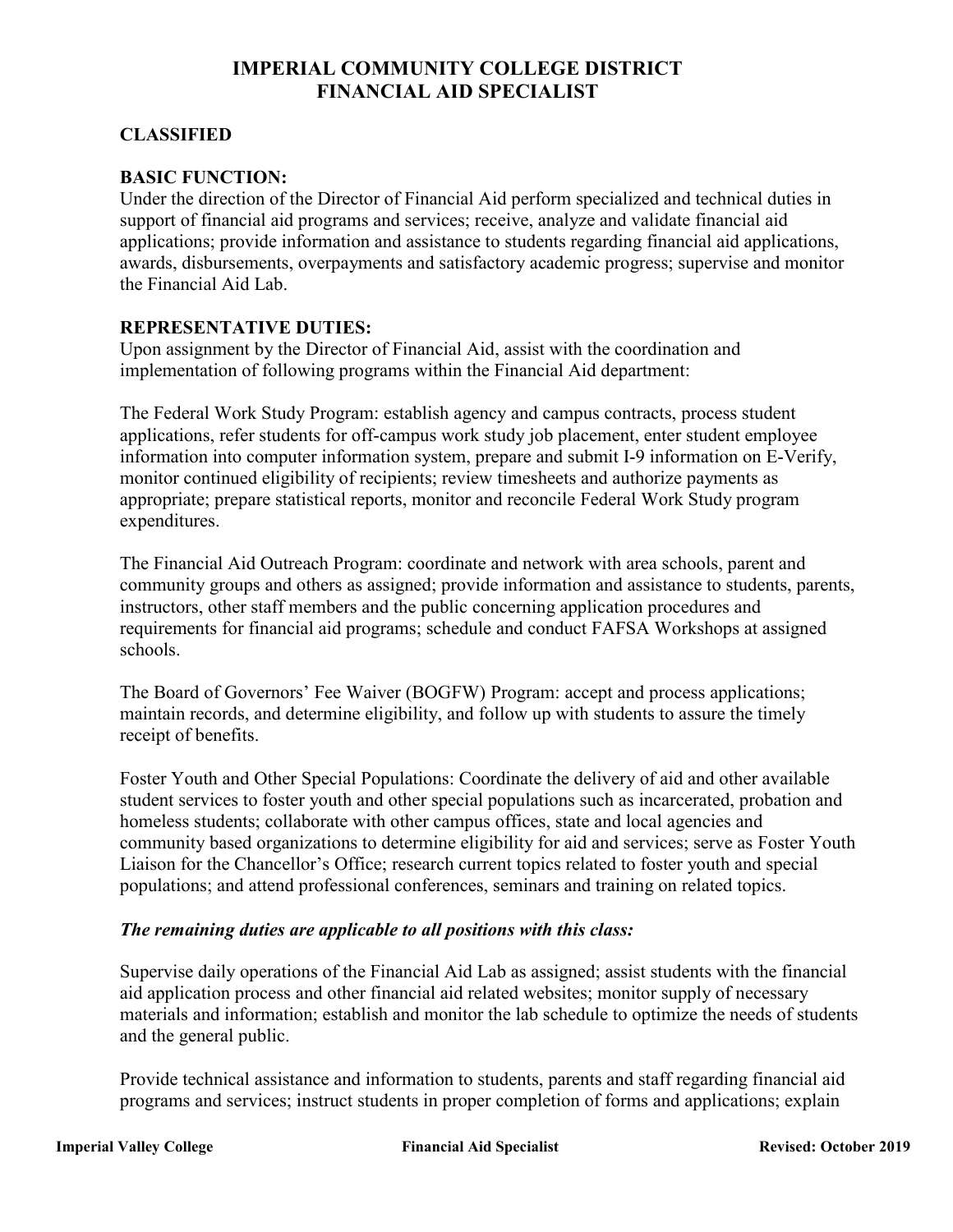applications, requirements and restrictions; review completed forms for accuracy and completeness.

Process applications and verification forms; request and analyze records and other information needed to determine status of applications and forms; identify unusual circumstances for possible alternative processing.

Conduct confidential interviews with students and occasionally parents, while adhering to FERPA regulations, to validate information submitted and clarify discrepancies; assure accurate and complete documentation.

Maintain current knowledge of federal and State laws; local and College regulations, policies and guidelines which affect programs, application processing and eligibility requirements. Ensure compliance with program requirements; determine if student meets Selective Service U.S. Department of Homeland Security, and U.S. Department of Education eligibility requirements. Advise students on complex eligibility issues such as award determination, academic progress, remedial coursework, enrollment status, disbursement determination, overpayments and return of Title IV funds.

Compile information and transmit student eligibility information using Webgrants. Compile and prepare statistical and financial records and reports; prepare and type letters and other correspondence; maintain student's records and files.

Communicate with other college personnel and departments to coordinate timely and accurate financial aid disbursement.

Train and provide work direction to student assistants and other personnel as assigned.

Assist in evaluating internal operating procedures; recommend changes in procedures and assignments; assist in designing forms and letters.

Operate office equipment including calculator; copier, and computer; enter, update and revise computer records and information.

Attend workshops, conferences and other training sessions involving financial aid as assigned.

Perform related duties as assigned

#### **KNOWLEDGE AND ABILITIES: KNOWLEDGE OF:**

- District organization, operations, policies and objectives
- Personal and financial issues/special circumstances of disadvantaged students
- Financial and statistical record-keeping techniques
- Modern office practices, procedures and equipment
- Correct English usage, grammar, spelling, punctuation and vocabulary
- Interpersonal skills using tact, patience and courtesy
- Applicable sections of State Education Code and other applicable laws
- Policies, objectives and technical aspects of financial aid programs and activities
- Interviewing and advising techniques